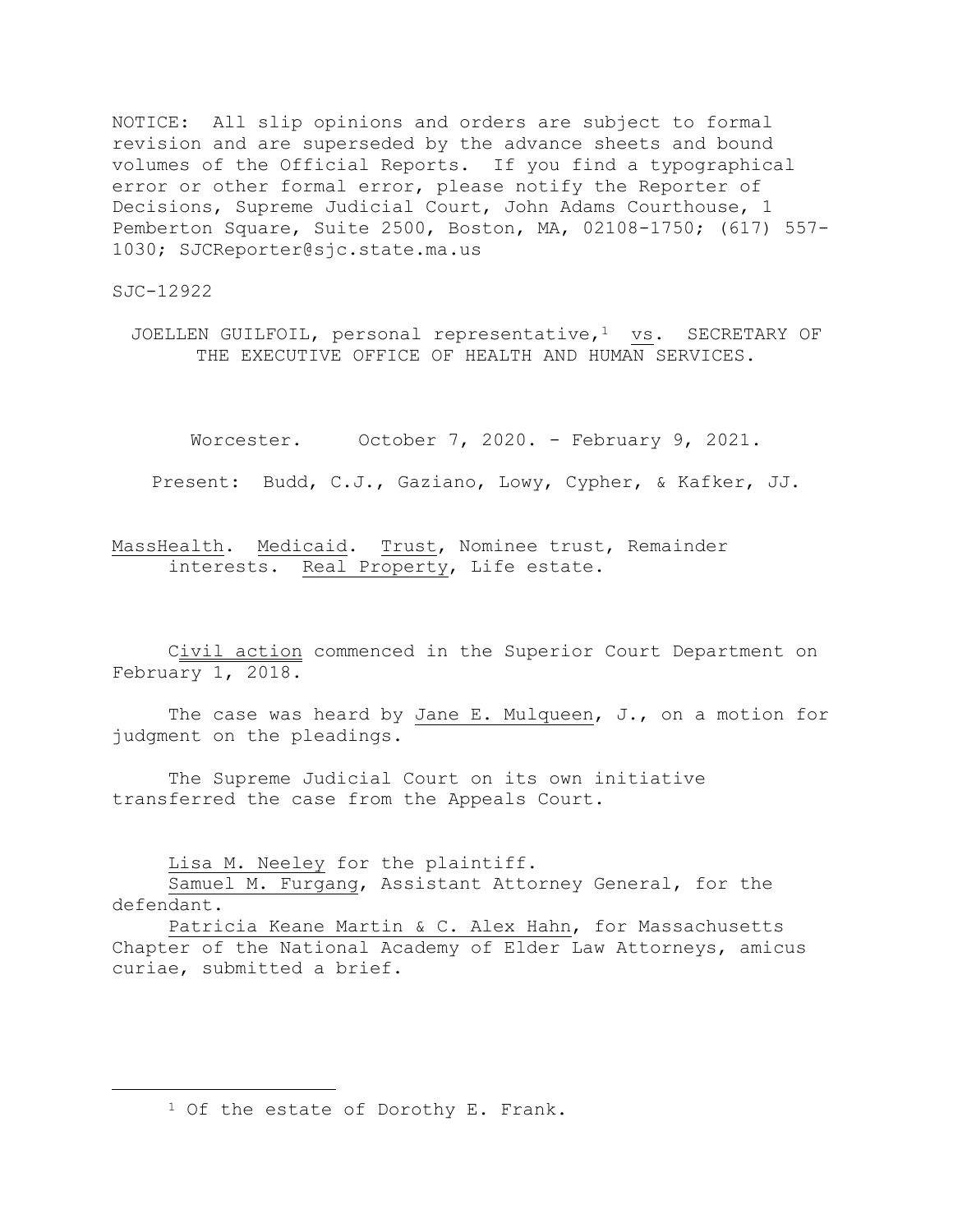CYPHER, J. This case concerns whether the entire interest in a property transferred into a nominee trust is a countable asset in an individual's Medicaid eligibility determination where the individual has retained a life estate in the property. The plaintiff, Dorothy Frank,<sup>2</sup> created a trust, the sole corpus of which consisted of her home. The plaintiff retained a life estate interest in the property as a beneficiary, while her five children had a remainder interest. The office of Medicaid's board of hearings determined that the property was a countable asset that rendered the plaintiff ineligible for long-term care benefits. The plaintiff appealed, and a Superior Court judge ruled in favor of the agency. We conclude that because the trust is a nominee trust, not a true trust, the plaintiff possesses no ability to reclaim ownership of the property's remainder interest and her only interest in the property is a life estate. We further conclude that the plaintiff's life estate is not a countable asset for Medicaid eligibility purposes. Accordingly, we reverse.<sup>3</sup>

a<br>B

<sup>2</sup> We refer to Dorothy Frank, who initially commenced this lawsuit but died during the pendency of the case, as the plaintiff. Currently, Frank's daughter, JoEllen Guilfoil, is the named plaintiff, as personal representative of Frank's estate. Additionally, Guilfoil now is the trustee of the Frank Family Realty Trust, although it originally was Frank.

<sup>&</sup>lt;sup>3</sup> We acknowledge the amicus brief submitted by the Massachusetts Chapter of the National Academy of Elder Law Attorneys.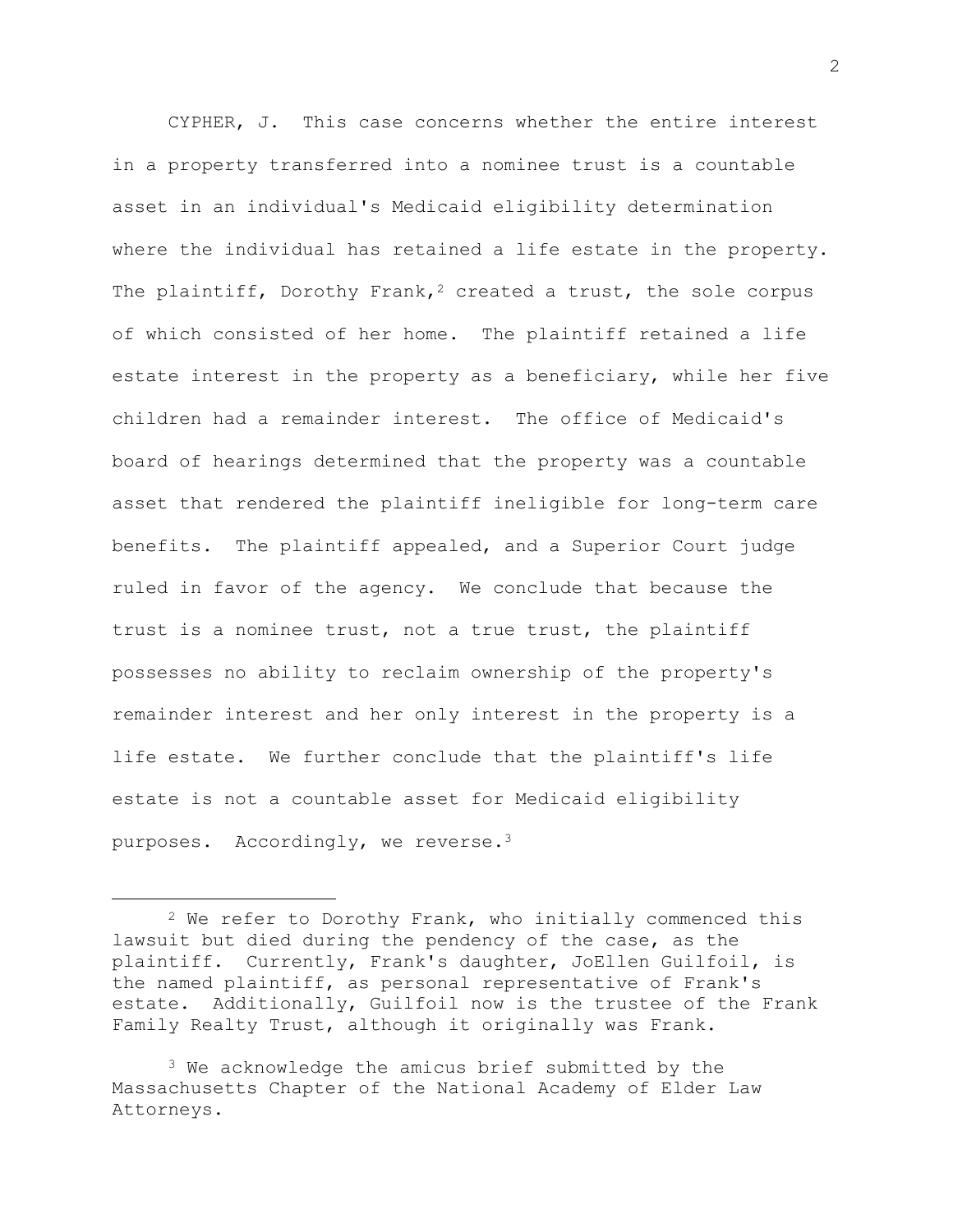1. Background. We set forth the basic facts and the procedural background of the case, reserving additional details for the discussion section. We begin with an overview of the Medicaid framework to provide context for the discussion.

a. Medicaid framework. Medicaid is a cooperative Federal and State program that "provides medical assistance to low income persons based on financial need." Rudow v. Commissioner of the Div. of Med. Assistance, 429 Mass. 218, 221-222 (1999). See Tarin v. Commissioner of the Div. of Med. Assistance, 424 Mass. 743, 746 (1997). See also 42 U.S.C. § 1396-1. "State participation in this public assistance program is voluntary, and those that choose to participate must submit, for Federal approval, a State Medicaid plan that complies with the Medicaid Act and its implementing regulations." Rudow, supra at 222, citing 42 U.S.C §§ 1396 et seq. The Medicaid program in Massachusetts is known as MassHealth. See G. L. c. 118E, § 9. Recipients of MassHealth must meet certain financial eligibility requirements pursuant to 130 Code Mass. Regs. § 520.001 (2014). See Tarin, supra at 747.

Relevant here is the provision that "[t]he total value of countable assets owned by or available to individuals applying for" MassHealth may not exceed \$2,000. 130 Code Mass. Regs. § 520.003(A)(1) (2019). Title 130 Code Mass. Regs. § 520.007 (2019) defines countable assets as "all assets that must be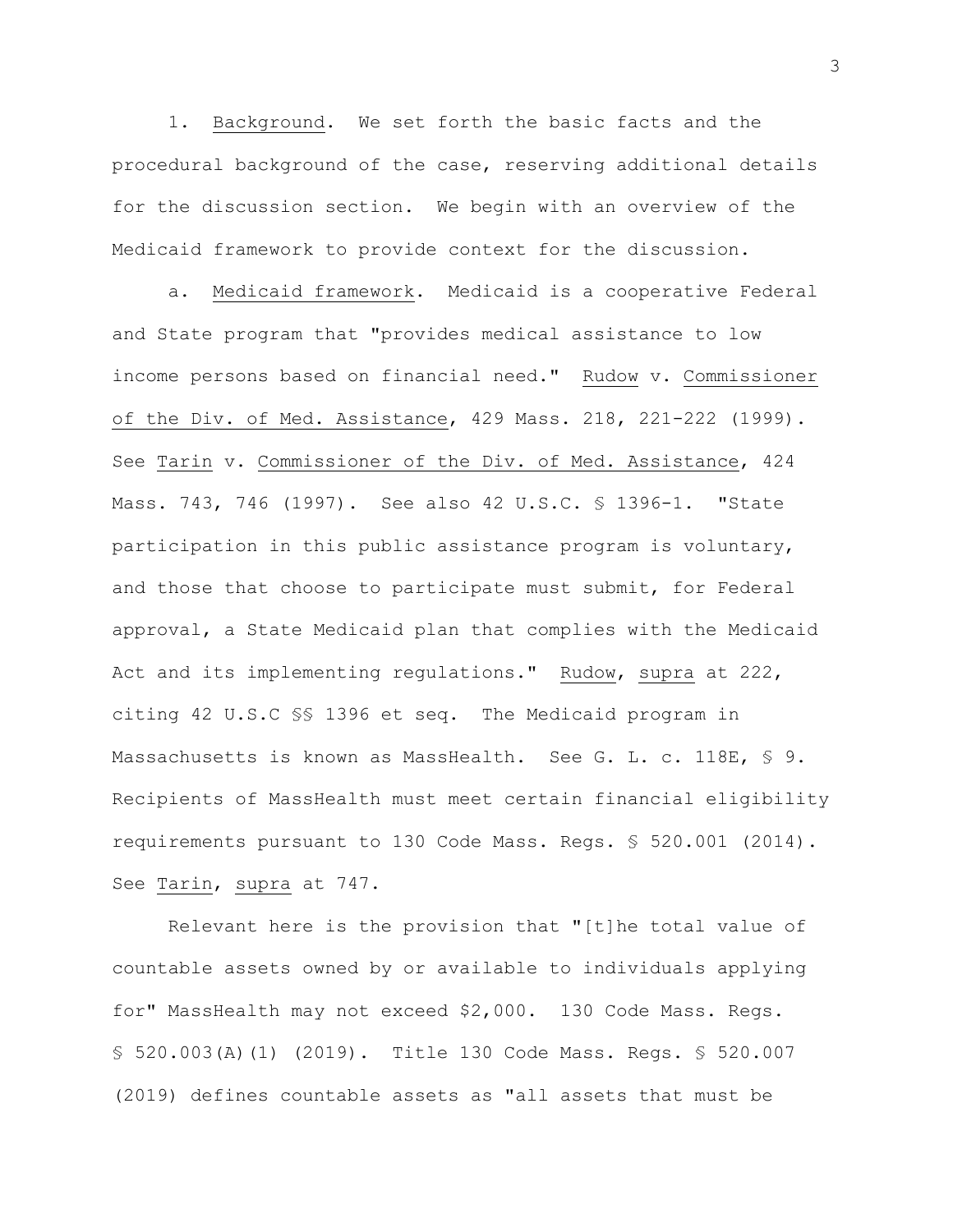included in the determination of eligibility. Countable assets include assets to which the applicant or member or his or her spouse would be entitled whether or not these assets are actually received when failure to receive such assets results from the action or inaction of the applicant, member, spouse, or person acting on his or her behalf." All real estate owned by the applicant, with the exception of the principal place of residence, is considered a countable asset. 130 Code Mass. Regs. § 520.007(G) (2014).

In order to preserve scarce public resources, "[i]ndividuals are expected to deplete their own resources before obtaining assistance from the government." Lebow v. Commissioner of the Div. of Med. Assistance, 433 Mass. 171, 172 (2001). On many occasions, however, we have been tasked with confronting the "unfortunate reality" that affluent individuals sometimes "devise strategies to appear impoverished in order to qualify for Medicaid benefits." Id. "One such strategy is to transfer assets into an inter vivos trust, whereby funds appear to be out of the individual's control, yet generally are administered by a family member or loved one." Id. Often known as "Medicaid planning," such strategies may dangerously "divert[] scarce Federal and State resources from low-income [qualifying individuals]." Cohen v. Commissioner of the Div. of Med. Assistance, 423 Mass. 399, 404 (1996), cert. denied sub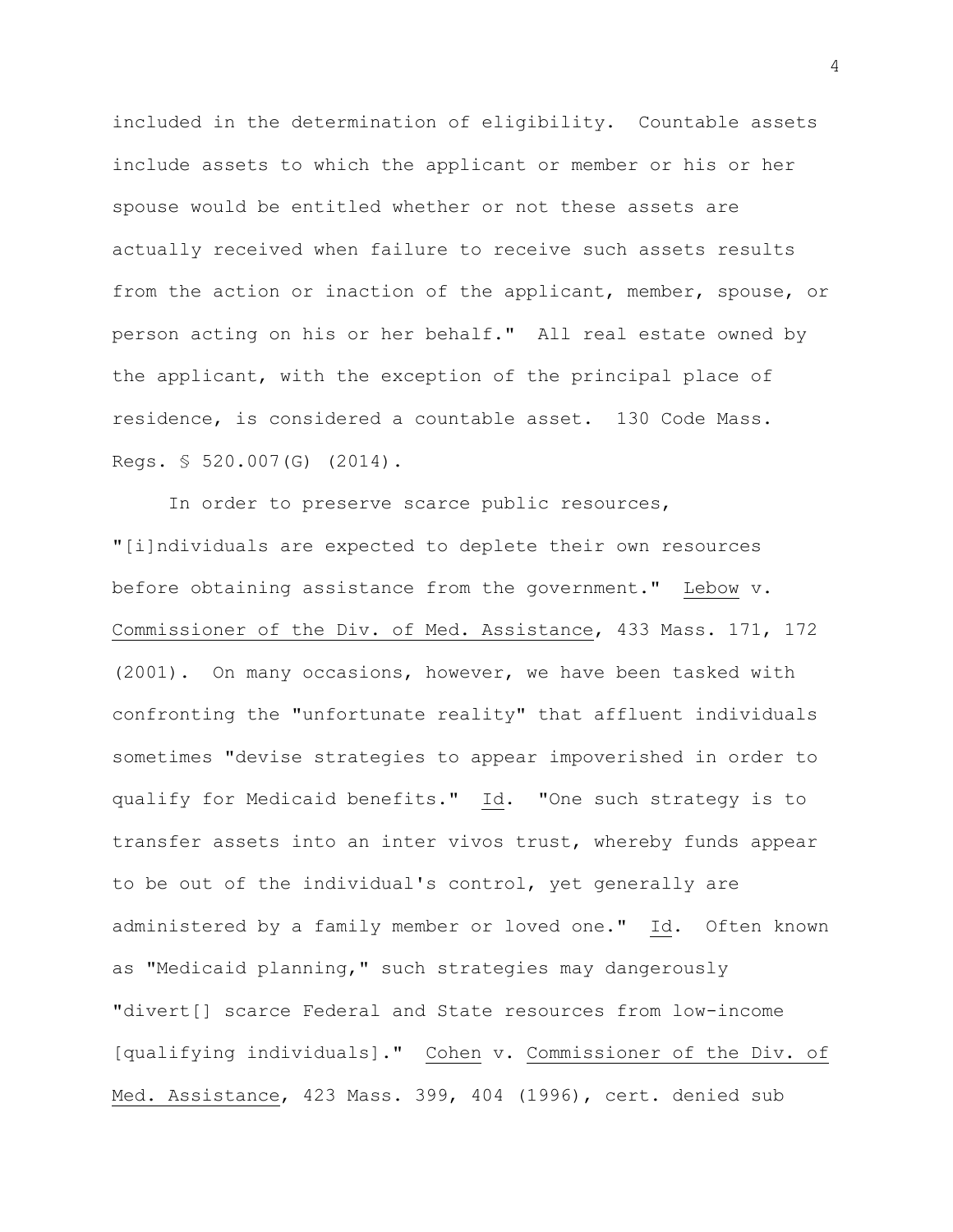nom. Kokoska v. Bullen, 519 U.S. 1057 (1997), quoting H.R. Rep. No. 265, 99th Cong., 1st Sess., pt. 1, at 72 (1985). See Daley v. Secretary of the Exec. Office of Health & Human Servs., 477 Mass. 188, 192 (2017).

Congress has attempted to curtail such practices by enacting what is known as the "any circumstances" provision. In the case of an irrevocable trust, for the purpose of demonstrating Medicaid eligibility, the Federal statute provides that "if there are any circumstances under which payment from the trust could be made to or for the benefit of the individual, the portion of the corpus from which, or the income on the corpus from which, payment to the individual could be made shall be considered resources available to the individual" (emphasis added). 42 U.S.C. § 1396p(d)(3)(B)(i).<sup>4</sup> The relevant MassHealth regulation defines an irrevocable trust as "a trust that cannot be in any way revoked by the grantor," 130 Code Mass. Regs. § 515.001 (2013), and adopts the same "any circumstances test." The regulation provides that "[a]ny portion of the principal or income from the principal (such as interest) of an irrevocable trust that could be paid under any circumstances to or for

a<br>B

<sup>4</sup> Trusts created before 1993 are governed by 42 U.S.C. § 1396a(k) (1986), which Congress repealed and replaced with § 1396p(d) in 1993. See Cohen v. Commissioner of the Div. of Med. Assistance, 423 Mass. 399, 404-406 & n.14 (1996), cert. denied sub nom. Kokoska v. Bullen, 519 U.S. 1057 (1997).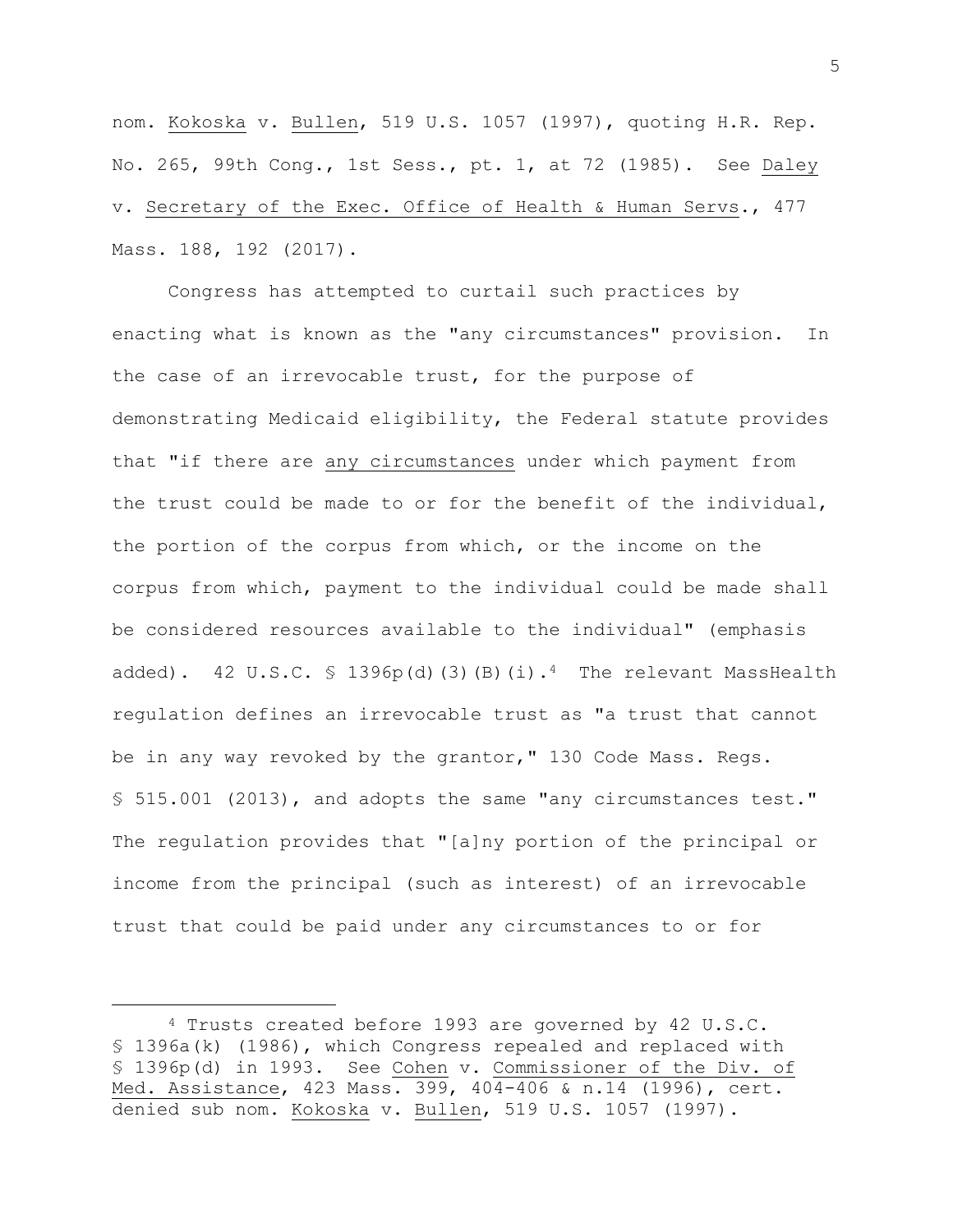benefit of the individual is a countable asset." 130 Code Mass. Regs. § 520.023(C)(1)(a) (2014).

The Federal statute also provides that, in the case of a revocable trust, "the corpus of the trust shall be considered resources available to the individual." 42 U.S.C. § 1396p(d)(3)(A)(i). The Massachusetts regulation defines a revocable trust as a "trust whose terms allow the grantor to take action to regain any of the property or funds in the trust."<sup>5</sup> 130 Code Mass. Regs. § 515.001. Much like the Federal statute, the State regulation provides that "[t]he entire principal in a revocable trust is a countable asset." 130 Code Mass. Regs. § 520.023(B)(1) (2013).<sup>6</sup>

One further constraint that Congress established to protect against Medicaid planning is the so-called "look-back" rule.

a<br>B

<sup>5</sup> Under current Massachusetts law, "[u]nless the terms of a trust expressly provide that the trust is irrevocable, the settlor may revoke or amend the trust." G. L. c. 203E, § 602. This provision only applies to trust instruments executed after July 8, 2012, and thus is not applicable here, where the trust was created in 1999.

<sup>6</sup> The regulation further specifies that "[t]he home or former home of a nursing-facility resident or spouse held in an irrevocable trust that is available according to the terms of the trust is a countable asset" that is not subject to the exemptions of 130 Code Mass. Regs.  $$520.007(G)(2)$  or  $(G)(8)$ . 130 Code Mass. Regs. § 520.023(C)(1)(d) (2014). Similarly, "[t]he home or former home of a nursing-facility resident or spouse held in a revocable trust is a countable asset" that is not subject to the exemptions. 130 Code Mass. Regs. § 520.023(B)(4) (2014).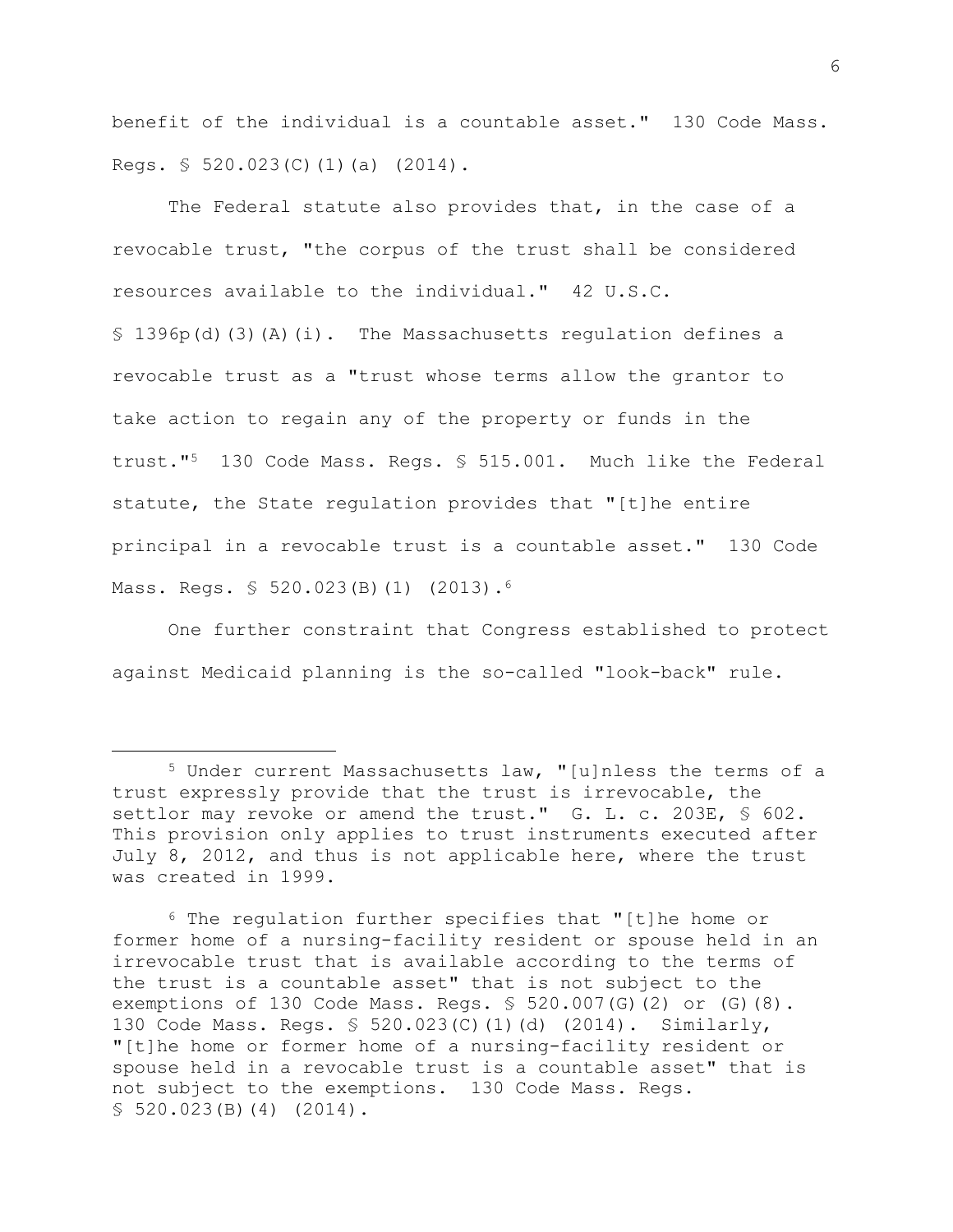Under 42 U.S.C.  $\frac{1396p(c)}{1)(B)}$ (i), the look-back rule "imposes a penalty for any asset transfer for less than fair market value made by an individual within five years of the individual's application for Medicaid benefits." Daley, 477 Mass. at 193. If such a transfer occurs during the five years (the look-back period), the applicant is ineligible for Medicaid benefits for a period of time determined by dividing the value of the transfer by the average monthly cost of the nursing home facility. See 42 U.S.C. § 1396p(c)(1)(E). After the look-back period has expired, the individual is not subject to any penalty.

b. The trust. On December 16, 1999, the plaintiff established the Frank Family Realty Trust (trust). The plaintiff transferred her home in Fitchburg to the trust, which was "intended to be a nominee trust." Under the terms of the trust, the plaintiff was the trustee, as well as one of six beneficiaries of the trust. The schedule of beneficiaries, a separate document established under the agreement and declaration of trust on June 25, 2001, lists each beneficiary's interest in the property. The plaintiff had a life estate interest in the property under the trust, and the other five beneficiaries, her children, have a remainder interest as joint tenants with rights of survivorship. The trust contains nine articles. Of particular significance here are the articles titled "Trustees," "Beneficiaries," Powers of Trustees,"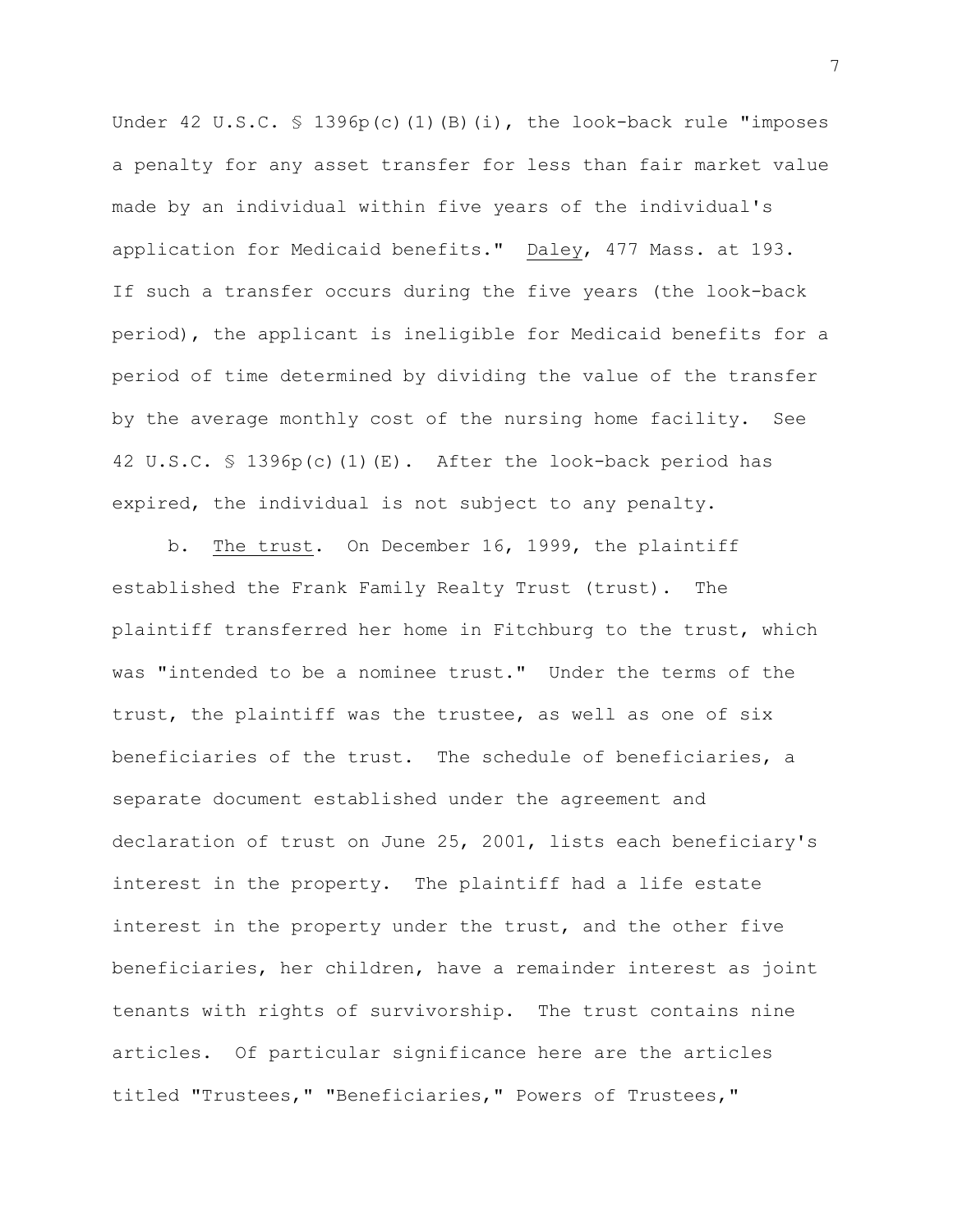"Termination," and "Amendments." According to the agreement and declaration of trust, the trust can be amended in a writing signed by all beneficiaries. The trust can be terminated at any time by notice in writing from any of the beneficiaries. If terminated, the trust's assets will be transferred and conveyed to the beneficiaries as tenants in common in proportion to their respective interests or as otherwise directed by all of the beneficiaries. The trustee, except in a case of termination, has "no power to deal in or with the Trust Estate except as directed by all of the Beneficiaries."

At the time this suit was initiated, the plaintiff was a ninety-one year old woman who had been living in a long-term nursing facility since March 2017. Shortly after she moved to the facility, she applied for long-term benefits from MassHealth. Her application was denied because MassHealth determined that her countable assets exceeded the \$2,000 limit. In its determination of her countable assets, MassHealth included a small amount of funds the plaintiff had in a credit union account and her real property, worth \$109,000, that had been transferred to the trust. The credit union account contained less than \$2,000; therefore, the only issue in dispute is whether the real property was a countable asset that rendered the plaintiff ineligible for long-term benefits. The plaintiff appealed, and after a hearing, the hearing officer upheld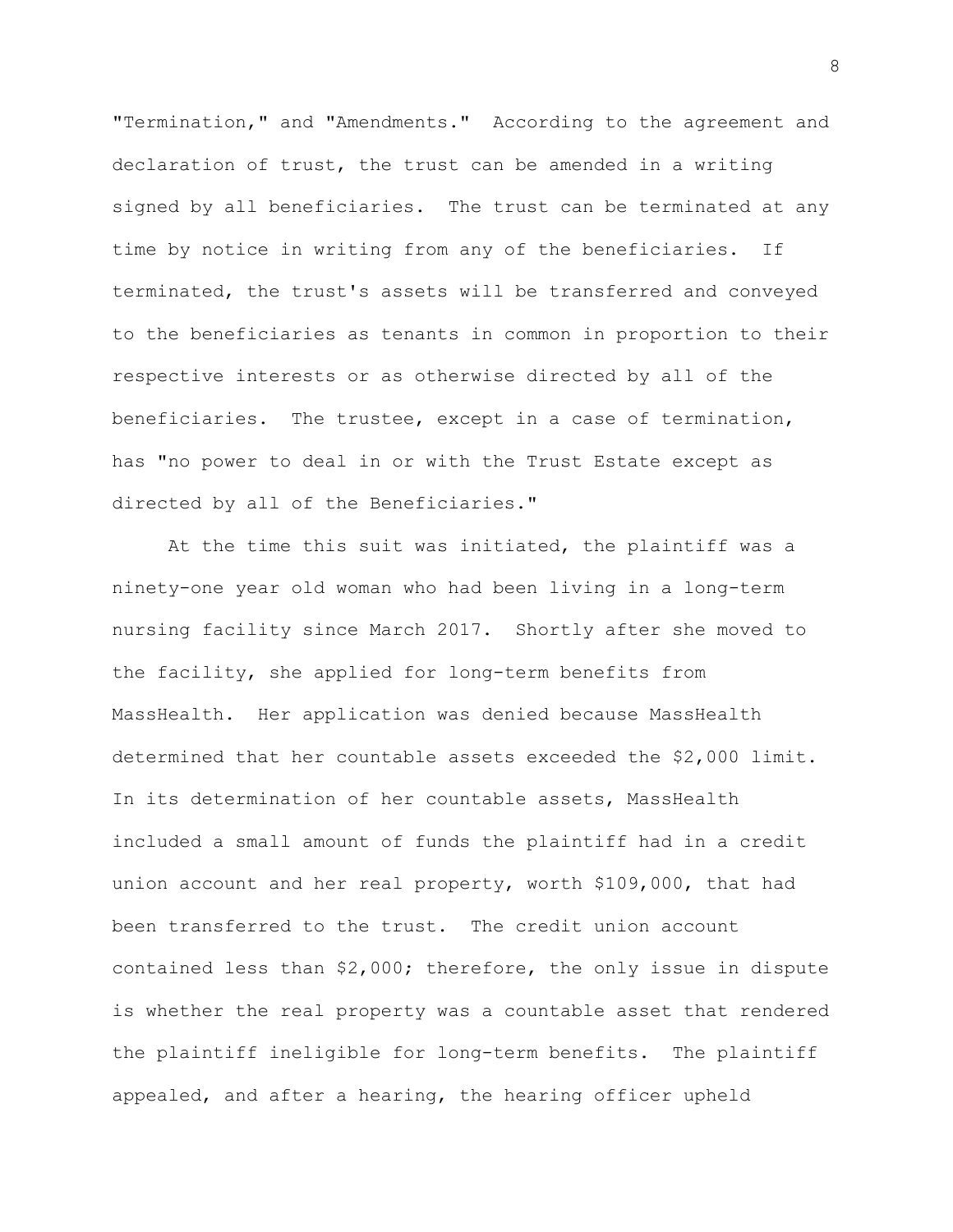MassHealth's denial of her application. A Superior Court judge denied the plaintiff's motion for judgment on the pleadings and affirmed the decision of the hearing officer. The plaintiff appealed, and we transferred the case to this court on our own motion.

2. Standard of review. In reviewing administrative agency decisions, we give "due weight to the experience, technical competence, and specialized knowledge of the agency, as well as to the discretionary authority conferred upon it." G. L. c. 30A, § 14 (7). "The burden of proof is on the appealing party to show that the order appealed from is invalid, and we have observed that this burden is heavy." Massachusetts Inst. of Tech. v. Department of Pub. Utils., 425 Mass. 856, 867 (1997). Where an agency's finding is supported by substantial evidence, we do not disturb it. See Springfield v. Department of Telecomm. & Cable, 457 Mass. 562, 568 (2010). "Where an agency's determination involves a question of law, however, it is subject to de novo review." Id. At issue here -- whether the entire interest in a property transferred to a nominee trust is a countable asset in a MassHealth eligibility determination where the trustee retains a life estate in the real property -is a question of law. Accordingly, we review the matter de novo.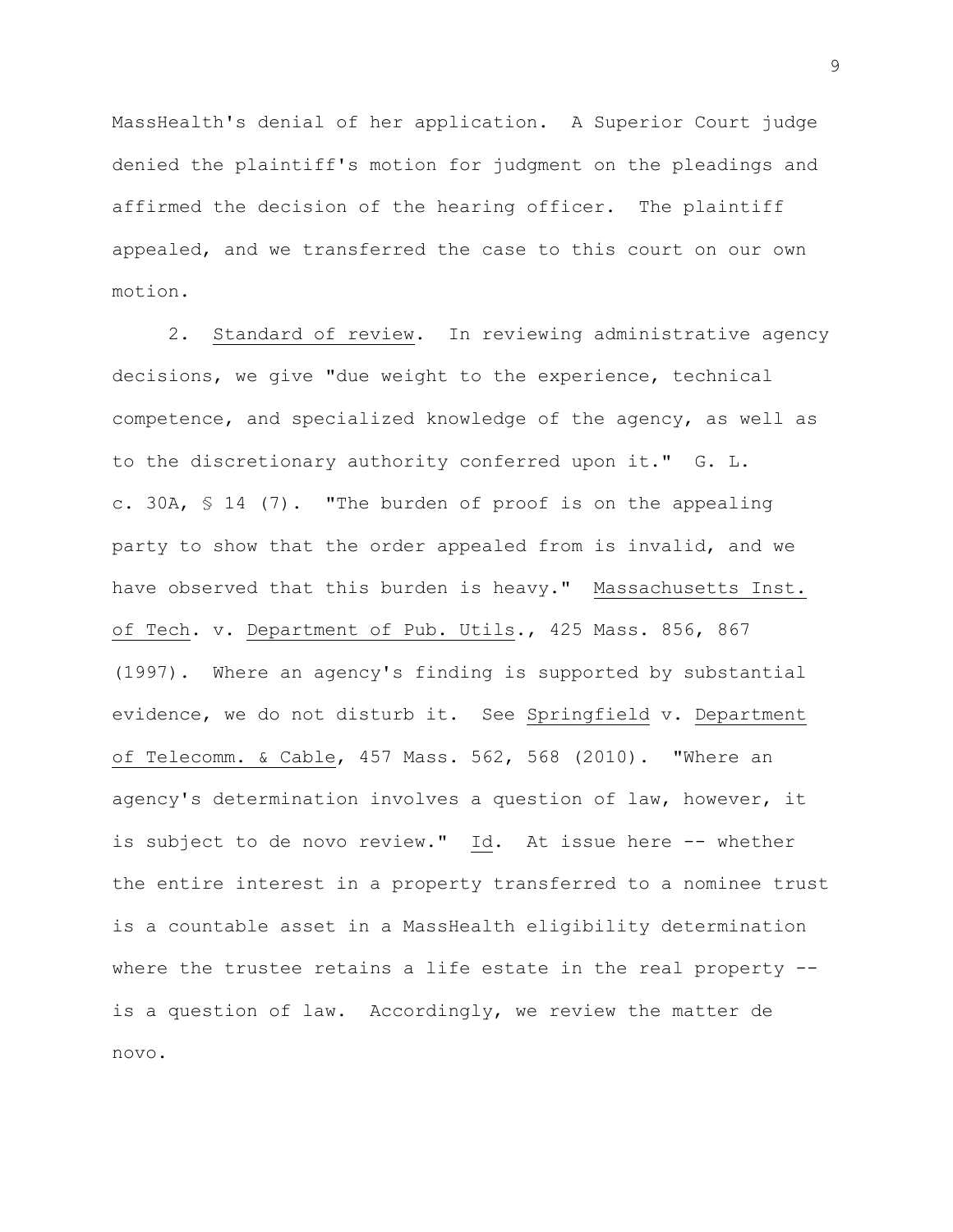3. Discussion. a. Nominee trust. We first address the plaintiff's contention that the trust is a nominee trust, which establishes only a principal and agency relationship between the beneficiaries and trustees. It is well established that a nominee trust is "an entity created for the purpose of holding legal title to property with the trustees having only perfunctory duties" (citation omitted). Morrison v. Lennett, 415 Mass. 857, 860 (1993). A true trust, on the other hand, is defined as "a fiduciary relationship with respect to property, subjecting the person by whom the title to the property is held to equitable duties to deal with the property for the benefit of another person." Restatement (Second) of Trusts § 2 (1959). The trustee of a true trust has a duty to the beneficiary to administer the trust and can exercise such powers as are necessary or appropriate to carry out the purposes of the trust and that are not forbidden by the terms of the trust. Id. at §§ 169, 186.

The common characteristics of a nominee trust are as follows: "(1) the names of the beneficiaries are filed with the trustees rather than being publicly disclosed; (2) a trustee may serve simultaneously as a beneficiary; (3) the trustees lack power to deal with the trust property except as directed by the beneficiaries; (4) a third party may rely on the disposition of trust property pursuant to any instrument signed by the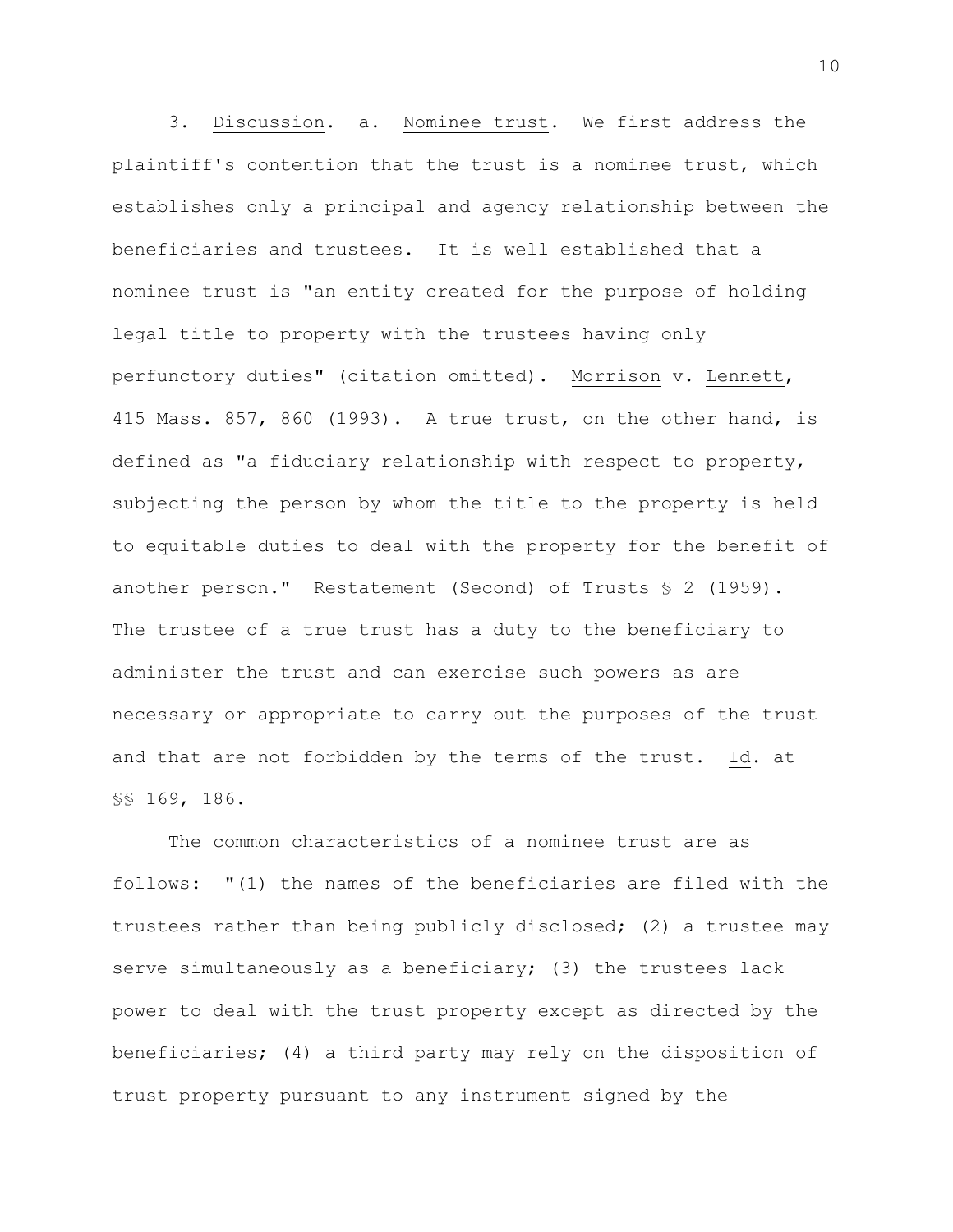trustees, without having to inquire as to whether the terms of the trust have been complied with; and (5) the beneficiaries may terminate the trust at any time, thereby receiving legal title to the trust property as tenants in common in proportion to their beneficial interests." Roberts v. Roberts, 419 Mass. 685, 687 n.2 (1995), quoting In Re Grand Jury Subpoena, 973 F.2d 45, 48 (1st Cir. 1992). It is the third feature, in which the trustees have no power to act in respect to the trust property but may only act at the direction of the beneficiaries, that is key to the nature of the nominee trust. "Unlike in a 'true trust,' the trustees of a nominee trust have no power, as such, to act in respect of the trust property, but may only act at the direction of . . . the beneficiaries." Morrison, 415 Mass. at 860, quoting Birnbaum, The Nominee Trust in Massachusetts Real Estate Practice, 60 Mass. L.Q. 364, 365 (1976). See Lattuca v. Robsham, 442 Mass. 205, 207 n.6 (2004).

We agree with the plaintiff that the trust at issue is a nominee trust and is, in many ways, akin to a title-holding entity, rather than a true trust. The trust document states that it "is intended to be a nominee trust, so-called, for federal and state income tax purposes and to hold the record legal title to the Trust Estate and perform such functions as are necessarily incidental thereto." As is characteristic of a

11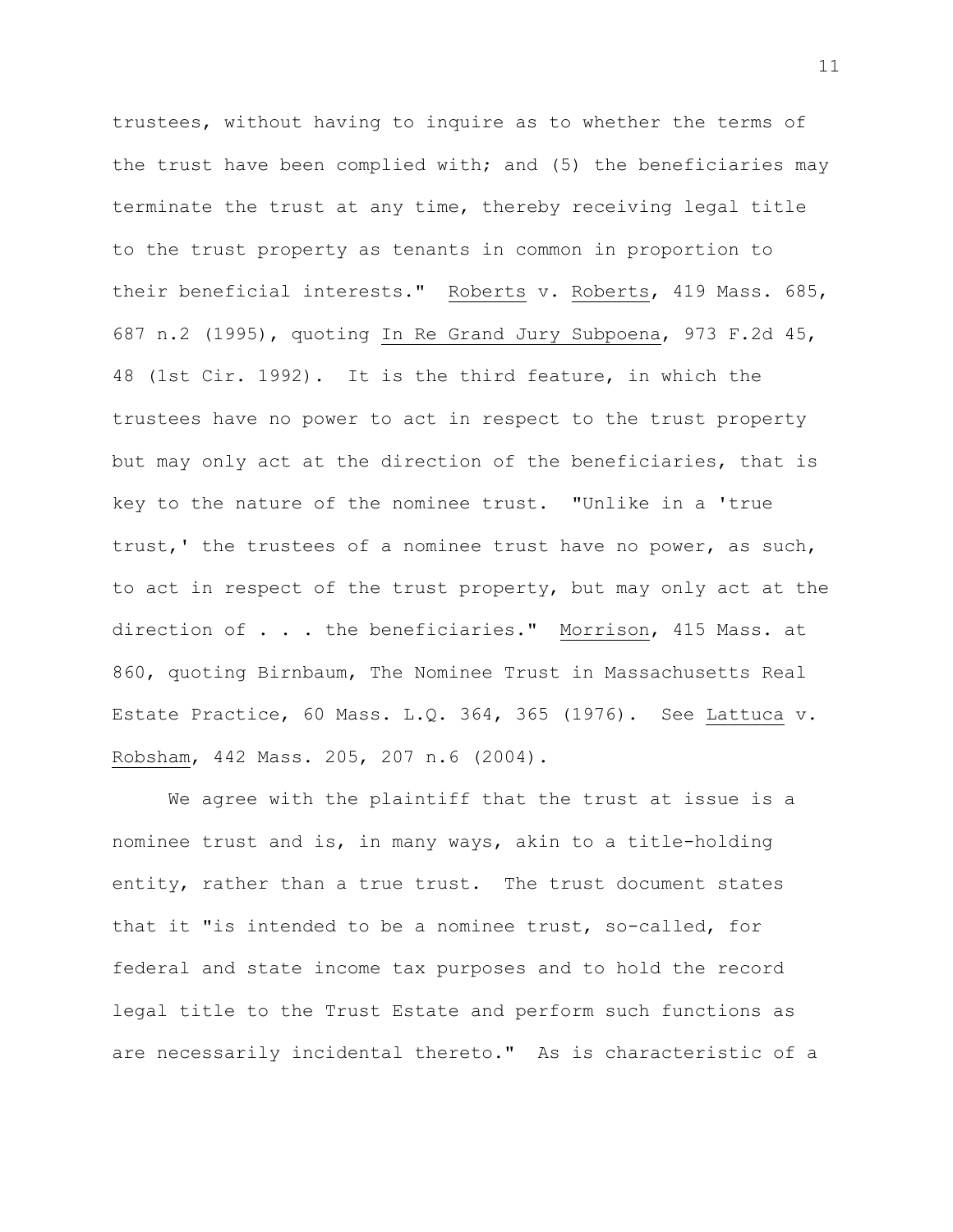nominee trust, the trust permits a trustee to serve simultaneously as a beneficiary.

Most significantly, the trust provides that the trustees are to act only at the discretion of the beneficiaries. See Morrison, 415 Mass. at 860-861 (where declaration establishing trust provides that trustees are to act solely at direction of beneficiary, trust is nominee trust); Bellemare v. Clermont, 69 Mass. App. Ct. 566, 571 (2007) ("Where a person is both agent and trustee for another, the agency relation . . . predominates" [quotation and citation omitted]). By contrast, in a true trust, the trustee is tasked with the duty to administer the trust "in accordance with its terms and purposes and the interests of the beneficiaries." G. L. c. 203E, § 801. Here, article IV of the trust, "Powers of Trustees," states that "the Trustees shall have no power to deal in or with the Trust Estate except as directed by all of the Beneficiaries." As is the case in nominee trusts, the trustees' lack of discretion to act altogether establishes a principal and agency relationship between beneficiaries and trustees. Compare In re VanBuskirk, 511 B.R. 220, 231 (Bankr. D. Mass. 2014) ("That the Realty Trust property happens to be real property does not make the express trust a nominee trust when the trustees and not the beneficiaries retain control over the property"); Lyons v. Federal Sav. Bank, 193 B.R. 637, 645 (Bankr. D. Mass. 1996)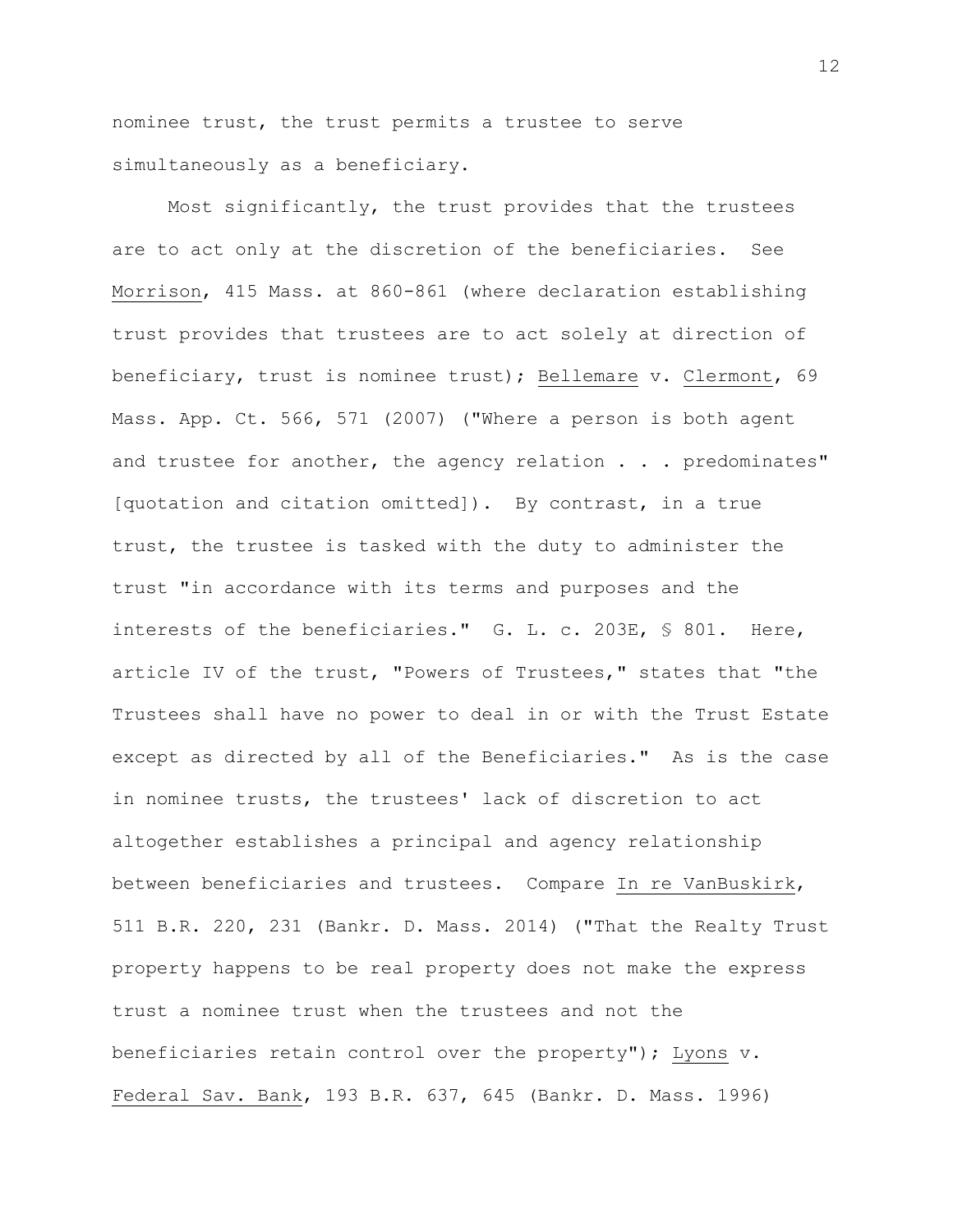(trust was not nominee trust where trustees' authority to determine distributees, declare dividends, and distribute uninvested capital rendered trustees more than agents of beneficiaries). The beneficiaries of a nominee trust become the vested owners of the property in question, and accordingly, the grantor has no power to revoke the trust. Compare Old Colony Trust Co. v. Clemons, 332 Mass. 535, 539 (1955) (where settlor retains right to revoke, he or she intends that beneficiary's interest not vest until his or her death).

Additionally, here, the beneficiaries may terminate the trust. The trust provides: "This Trust may be terminated at any time by notice in writing from any of the Beneficiaries . . . . " In a typical nominee trust, each beneficiary has the power to terminate the trust at any time. See Roberts, 419 Mass. at 687 n.2. This is because a vested owner must have the right to dispose freely of that property. Here, the beneficiaries have an interest as joint tenants with the right of survivorship so long as the trust exists. The beneficiaries may terminate the trust at any time, thereby receiving legal title to the trust property as tenants in common in proportion to their beneficial interests. When one beneficiary terminates, the beneficiaries are left with separate interests as tenants in common and are free to alienate their respective interests. The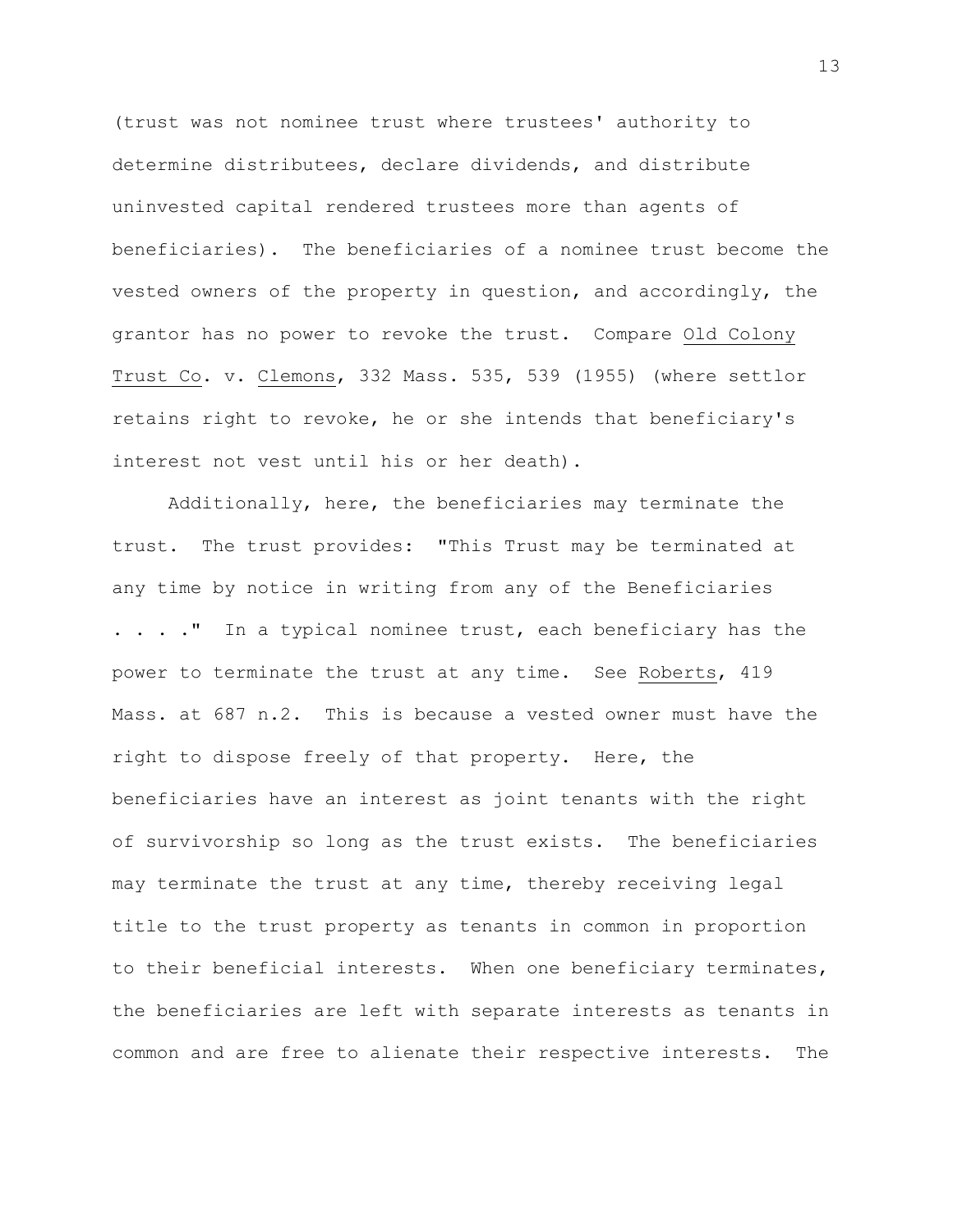termination clause, as the plaintiff suggests, is further evidence that the trust is not a true trust.

Similarly, only the beneficiaries are permitted to amend the trust. Article III of the trust, titled "Beneficiaries," provides: "Decisions made and actions taken hereunder (including without limitation, amendment of this Trust; appointment and removal of Trustees, directions and notices to Trustees; and execution of documents, shall be made or taken as the case may be, by any of the Beneficiaries." Article VI of the trust, "Amendments," provides: "This Declaration of Trust may be amended from time to time by an instrument in writing signed by all of the Beneficiaries . . . . " We do not read these two sections as conflicting; rather, it appears to us that the amendment terms under the "beneficiaries" section refer to any beneficiary's ability to amend the trust, including amendment of the schedule of beneficiaries.<sup>7</sup> The "amendments" section imposes a further restriction on the beneficiaries' ability to amend the agreement and declaration of trust. Amendment of the agreement and declaration of trust is permitted only through a writing signed by all beneficiaries.

a<br>B

14

<sup>&</sup>lt;sup>7</sup> The trust is not a model of clarity. We read the instrument as a whole and interpret its terms with reference to the trust's purpose as a whole. Cf. Ferri v. Powell-Ferri, 476 Mass. 651, 654 (2017).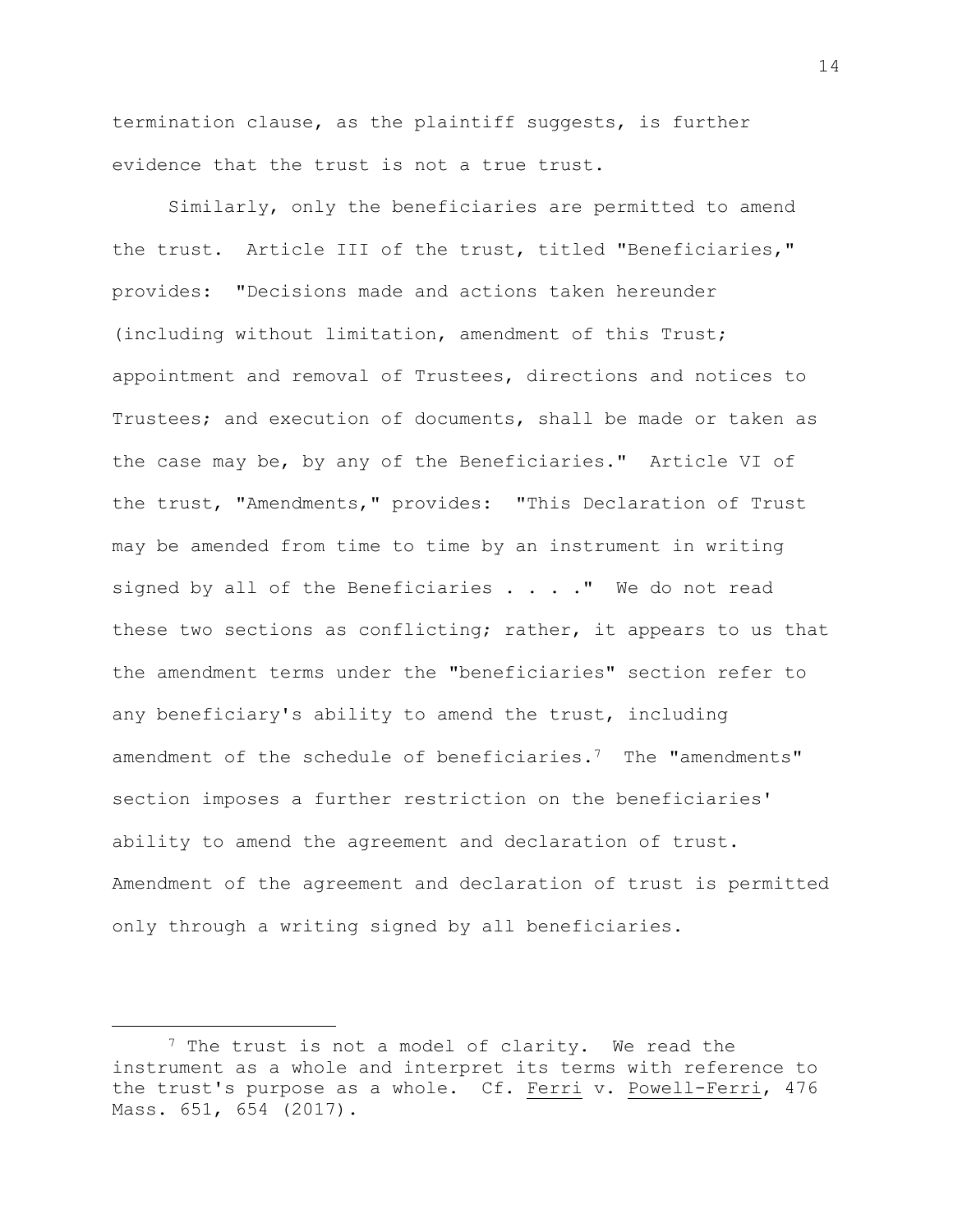The inclusion of the schedule of beneficiaries in the amendment terms of the "beneficiaries" section is evident first from the language "amendment of this Trust," rather than amendment of "the Declaration of Trust," as specified in the "amendments" section. Additionally, the first clause of the "beneficiaries" section primarily relates to the function of the schedule of beneficiaries. It states, in relevant part: "The term 'Beneficiaries' shall mean the persons and entities listed as Beneficiaries in the Schedule of Beneficiaries and in . . . revised Schedules of Beneficiaries . . . ." It follows that the second clause of the "beneficiaries" section, which provides for the "amendment of this Trust . . . by any of the Beneficiaries," also includes the beneficiaries' ability to amend the schedule of beneficiaries.

b. Nominee trust analysis. We now turn to the question whether this nominee trust is analyzed under traditional trust law. The plaintiff argues that the hearing officer and the trial judge applied the incorrect legal principles because the trust is not a true trust. MassHealth counters that countability for Medicaid eligibility purposes is based on whether the grantor can access trust proceeds, regardless of the nature of the trust. MassHealth contends that there are circumstances in which the grantor could access the trust proceeds and, accordingly, regardless of whether the trust is a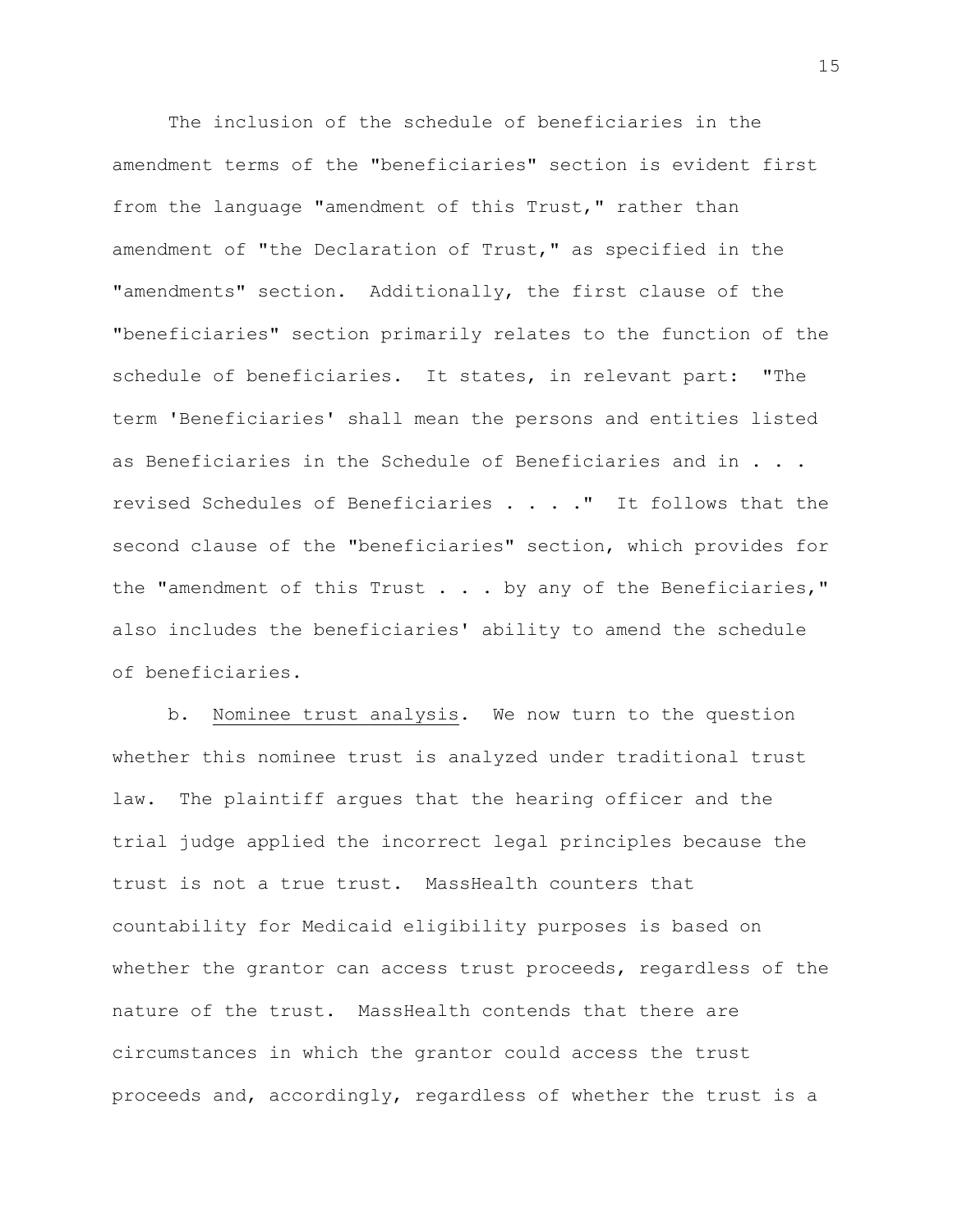"true trust," it is governed by the Federal statute as well as the Massachusetts regulation. Title 130 Code Mass. Regs. § 520.023 applies to "trusts or similar legal devices created on or after August 11, 1993, that are created or funded other than by a will." See 42 U.S.C. § 1396p(d)(6) ("The term 'trust' includes any legal instrument or device that is similar to a trust . . .").

We conclude that the nominee trust in this case is not a "similar legal device" to a trust.8 130 Code Mass. Regs. § 520.023. Here, the features of the trust are in line with the purposes for which nominee trusts are typically used. See

a<br>B

 $8$  This is not to say, however, that there may not be circumstances in which a so-called "nominee trust" might hold more characteristics of a trust than an agency. See Roberts v. Roberts, 419 Mass. 685, 688 (1995). In such a case, the nominee trust could be considered a trust-like device and would be subject to trust law for the purposes of determining Medicaid eligibility. Id. ("The fact that a nominee trust is held to be an agency in some contexts, however, does not mean that it should be treated as an agency in every instance. Trusts have been recognized for some purposes even though they are ignored for others"). In Roberts, the court concluded that because "gifts over" are not typical of nominee trusts, which normally do not provide for the disposition of the res to anyone other than the beneficiaries, agency principles were not applicable. Id. at 689. A "gift over" is a provision within an inter vivos trust that requires the transfer of the trust estate on the settlor's death. See id. at 689-690. There, the trustees were to transfer the trust estate to the trustees as tenants in common, giving no additional control to the beneficiaries. Id. at 686, 689. "Gifts over" are unrelated to the purposes for which nominee trusts are used -- maintaining anonymity of ownership, easing transferability and avoiding title transfers. Id. at 689. See Birnbaum, The Nominee Trust in Massachusetts Real Estate Practice, 60 Mass. L.Q. 364, 365-366 (1976).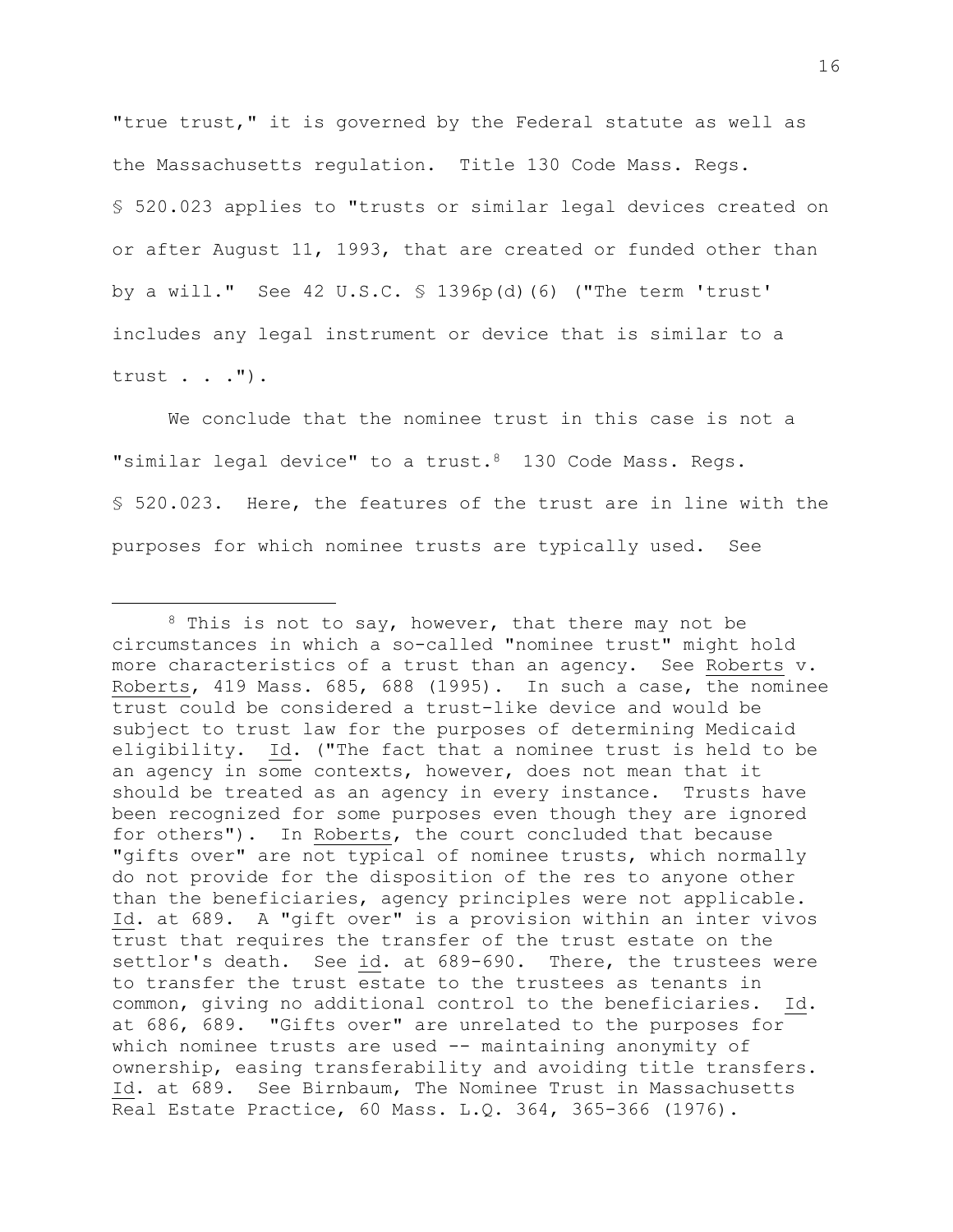Roberts, 419 Mass. at 689 (nominee trust typically used for maintaining anonymity of ownership, easing transferability, and avoiding title transfers). As discussed supra, there is no trustee-beneficiary relationship created by the trust; rather, the trust establishes a principal-agent relationship where beneficiaries control the trustee's actions and have unfettered power to terminate or amend the trust.

Accordingly, because the trust is not a true trust, it does not bear any similarities to a revocable trust or an irrevocable trust. Upon the transfer of the plaintiff's property to the trust, an immediate property interest vested in the beneficiaries. See Bromley v. Mitchell, 155 Mass. 509, 512 (1892). The plaintiff retained no rights of ownership. See Goodwill Enters., Inc. v. Kavanaugh, 95 Mass. App. Ct. 856, 859 (2019) ("there is logic in treating the beneficiaries of a nominee trust as the true owners of the property for the purposes of liability as well as benefit" [quotation and citation omitted]); Bellemare, 69 Mass. App. Ct. at 571 (in prior decisions involving nominee trusts, "[l]iability has been imposed directly on the beneficiaries" [citation omitted]). Unlike a true trust, the property here vested at the time it was conveyed. Compare McClintock v. Scahill, 403 Mass. 397, 399 (1988) (trustee holds "full legal title to all property of a trust and the rights of possession that go along with it");

17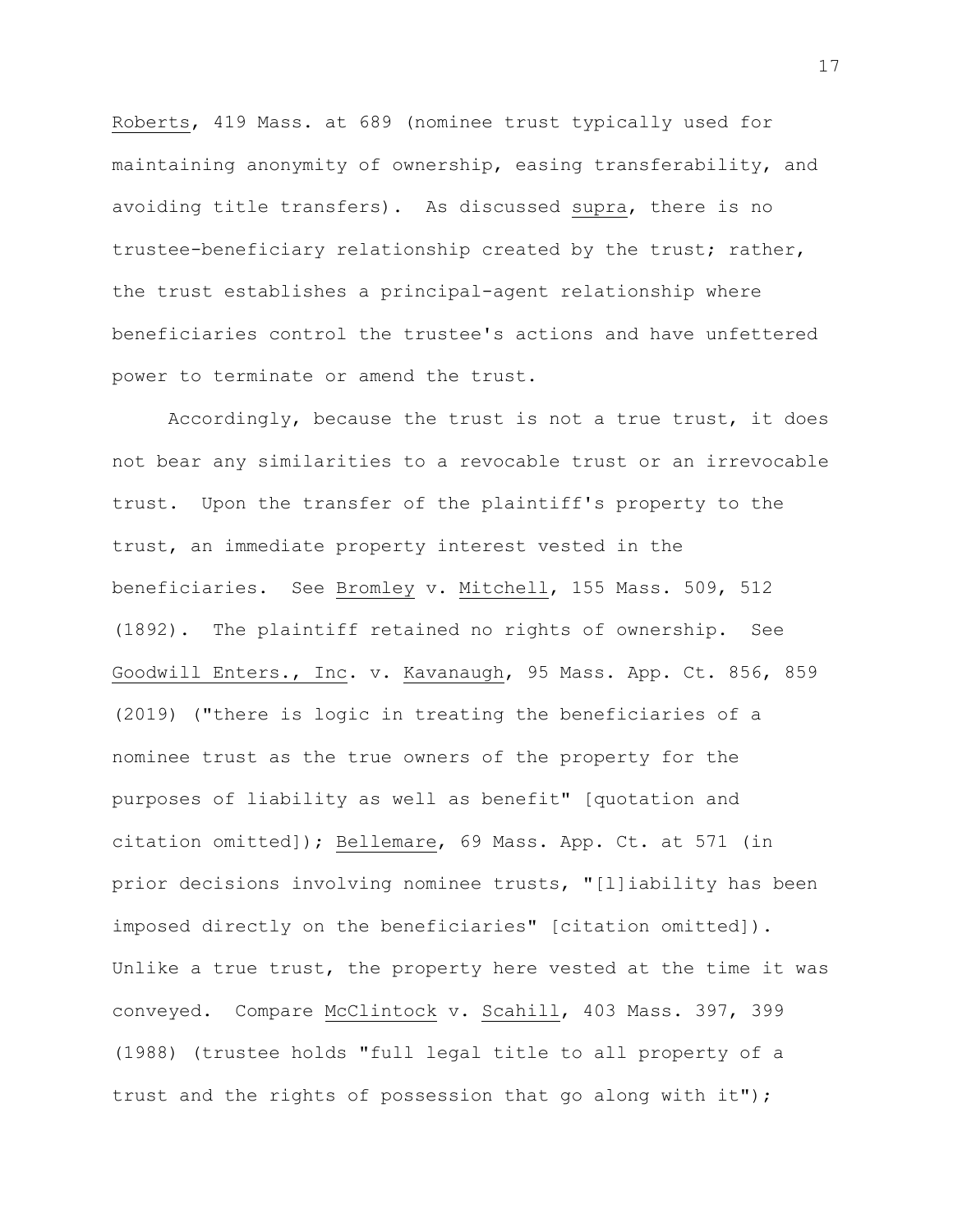Welch v. Boston, 221 Mass. 155, 157 (1915) ("It is one of the fundamental characteristics of trusts that the full and exclusive legal title is vested in the trustee").

We agree with the plaintiff that a nominee trust is not subject to traditional trust law, and therefore our analysis does not begin, as it would with a true trust, with whether the trust is revocable or irrevocable. Accordingly, MassHealth's contention that the trust is revocable under 42 U.S.C. § 1396p(d)(3)(A)(i) and 130 Code Mass. Regs. § 520.023(B)(1) is misguided. Regardless, we highlight that, much like an irrevocable trust, the trust here does not permit any circumstances that would allow for distribution of the principal to the plaintiff. We examine the provisions of the trust that bear on this question.

MassHealth argues that the trust was revocable because any of the beneficiaries could terminate the trust and, upon termination, the plaintiff's equitable life estate would be converted to a legal life estate. There is no provision in the trust, however, that gives the plaintiff the unilateral right to revoke the trust and regain full title ownership. Although any beneficiary may terminate the trust, article V, "Termination," states that all assets must be distributed to the beneficiaries upon termination. In this circumstance, each beneficiary retains control of his or her own interest. The other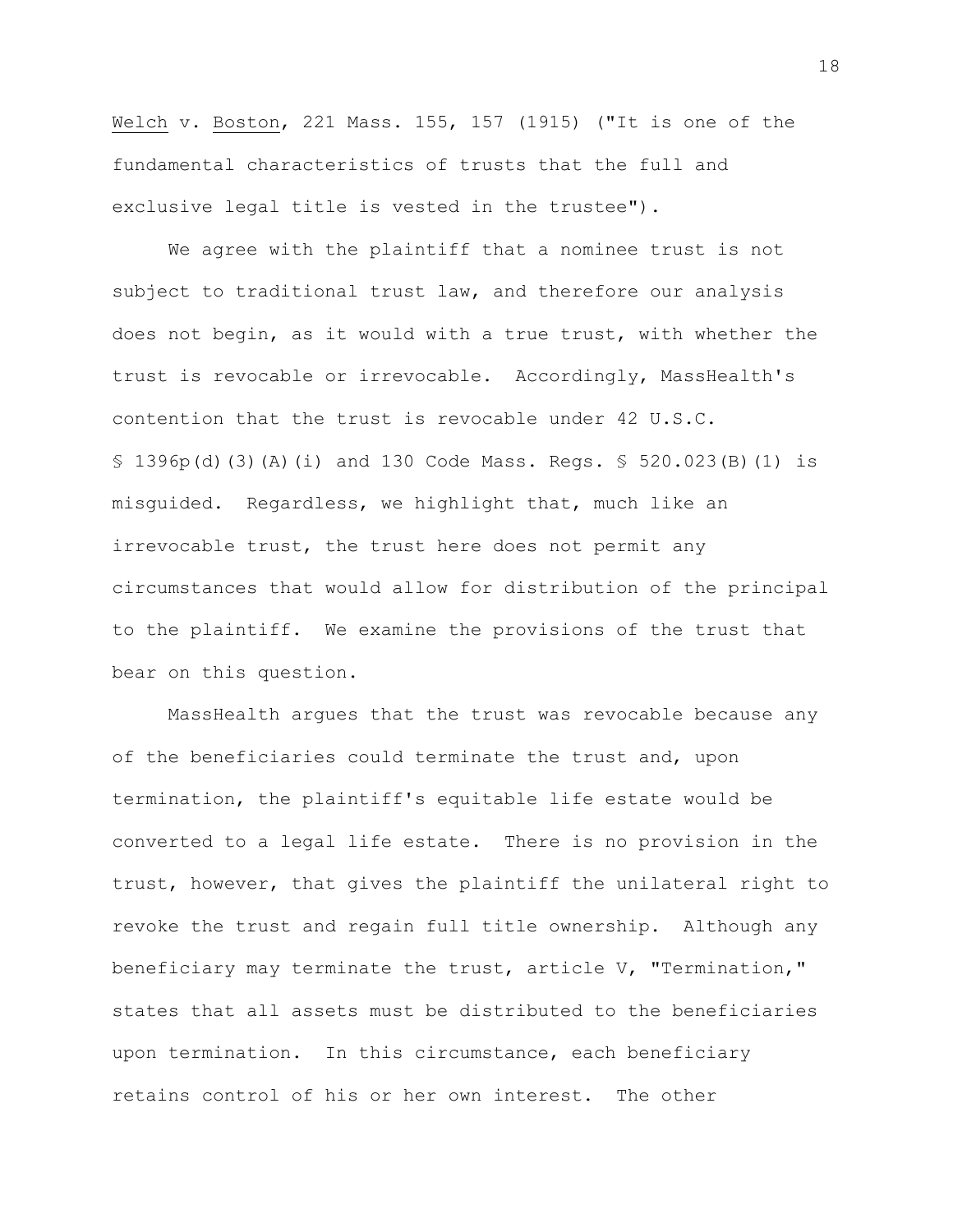beneficiaries' vested interests cannot be reclaimed by the plaintiff, who originally deeded the property into the nominee trust. The plaintiff would be left with a life estate and the other five beneficiaries would receive a remainder interest as set out in the schedule of beneficiaries. The plaintiff has no discretionary authority and no power to return the property to herself.

We further conclude that the plaintiff has no ability to revoke the trust and receive a distribution of the remainder interest. The schedule identifying the named beneficiaries lists the plaintiff's children, the other five beneficiaries, as having a remainder interest in the property as joint tenants. The plaintiff is not the owner of any portion of the remainder interest in the property. As the plaintiff contends, her initial transfer of the remainder interest in the property to her children is the equivalent of an irrevocable gift. Under MassHealth regulations, such a transfer is a noncountable resource in an applicant's benefit eligibility determination after the lapse of a five-year disqualification period. See 130 Code Mass. Regs. § 520.023(A)(1). The look-back provision was triggered when the plaintiff transferred the property to her children in 2001, and the disqualification period expired in 2006.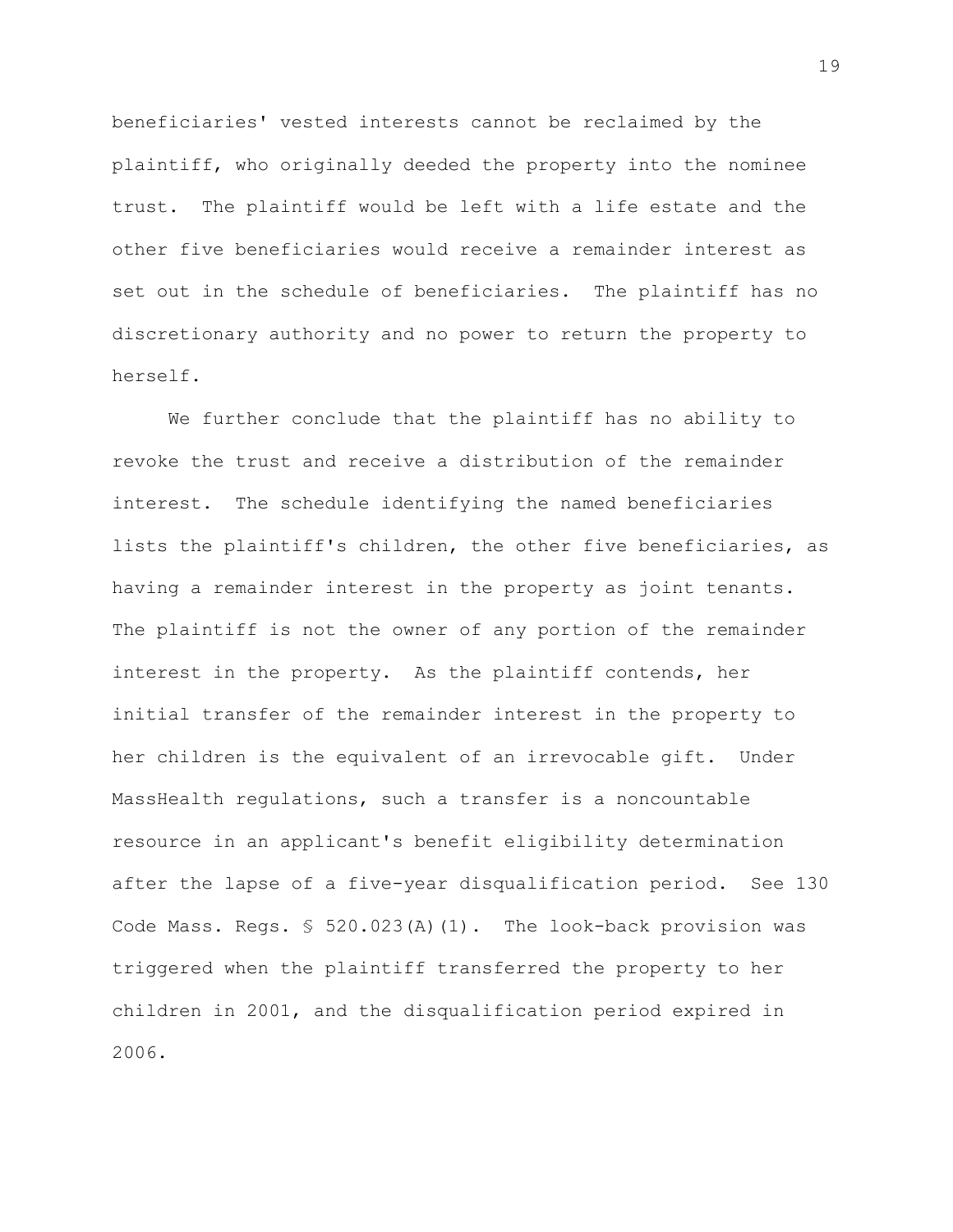The plaintiff did not apply for long-term benefits until 2017. Accordingly, such a gift would fall outside the five-year look-back period and therefore would not be countable for MassHealth purposes. In the case of termination, the only way that the plaintiff could gain control of the property would be if the other beneficiaries gifted her their remainder interests. This "gifting" would constitute an action outside the termination and is not a scenario contemplated within the four corners of the trust document. "Medicaid does not consider assets held by other family members who might, by reason of love but without legal obligation, voluntarily contribute monies toward the grantor's support." Heyn v. Director of the Office of Medicaid, 89 Mass. App. Ct. 312, 318-319 (2016).

Finally, MassHealth argues that under article III of the trust, the "beneficiaries" section, the plaintiff could amend the schedule of beneficiaries to name herself sole trustee and sole beneficiary, thus regaining the entire property free of the trust. MassHealth contends that the trust also posits this exact scenario in the "beneficiaries" section: "The parties hereunder recognize that if a sole Trustee and a sole Beneficiary are one and the same person, legal and equitable title hereunder shall merge as a matter of law." MassHealth further relies on Langley v. Conlan, 212 Mass. 135, 138 (1912), for the principle that "where the legal and equitable title of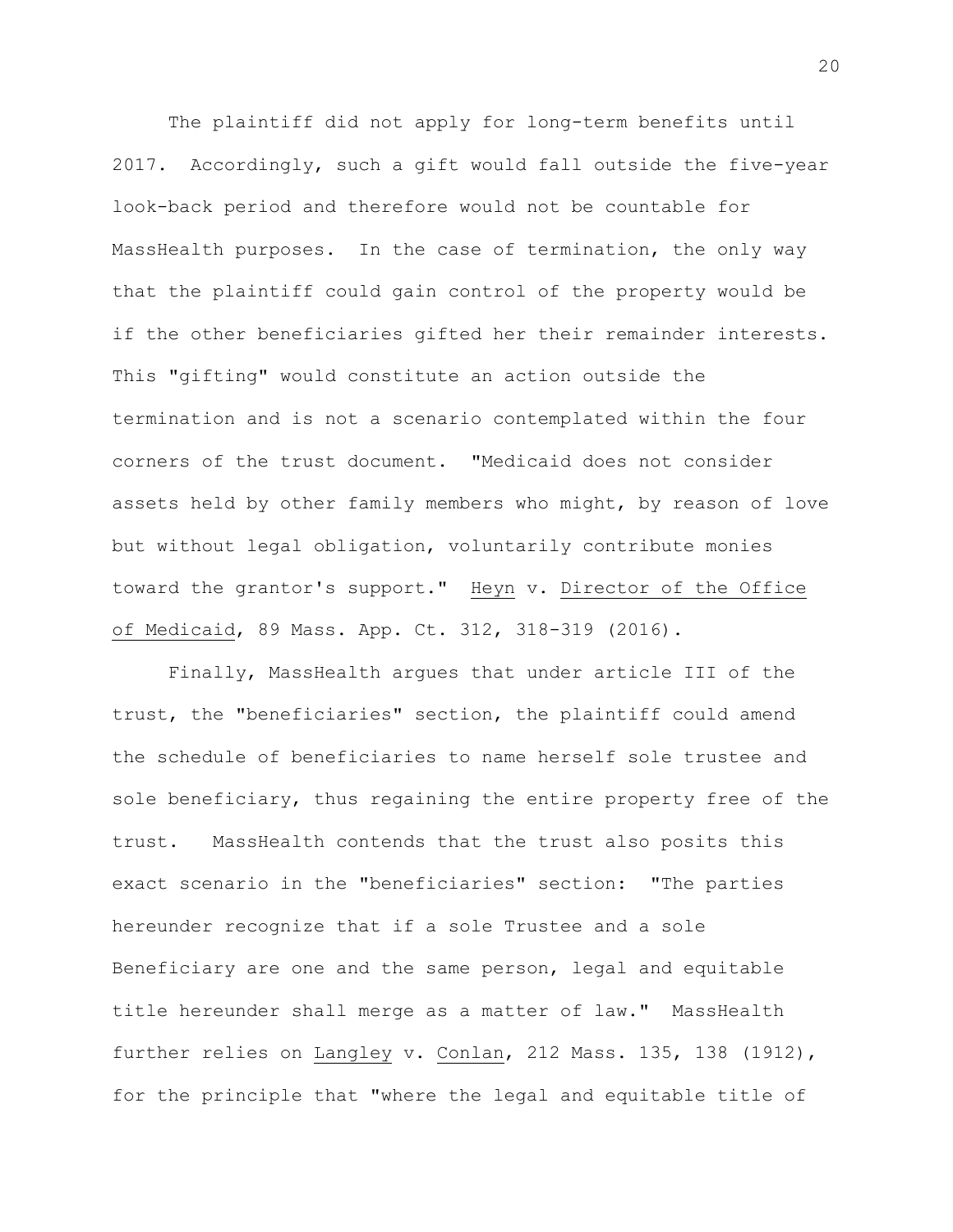real estate both vest in the same person, the equitable title will merge in the legal estate, and absolute ownership will ensue divested of the trust." This argument, however, ignores one of the defining characteristics of the nominee trust: the beneficiaries are the vested owners of the property in question.

While the beneficiaries' remainder interests may not be vested in possession while the plaintiff retained a life estate, they were vested in interest at the time the property was conveyed to the trust. See Hochberg v. Procter, 441 Mass. 403, 414-415 (2004), citing L.M. Simes & A.F. Smith, Future Interests § 142, at 128-130 (2d ed. 1956) ("If the remainder is for life, the remainderman will enjoy the possession only if he survives the termination of the preceding life estate. Nevertheless the death of the remainderman is not regarded as a condition, but as a limitation of the remainderman's estate. Hence, there being no words of condition, the remainder for life . . . in an ascertained person is vested"). The plaintiff's ability to amend the schedule of beneficiaries cannot extinguish the beneficiaries' vested interests. Furthermore, such an amendment of the schedule of beneficiaries would circumvent the purpose of the nominee trust as a holding device for legal title to the trust property.

c. The value of a life estate. Having concluded that the plaintiff has retained no ability to reclaim the corpus of the

21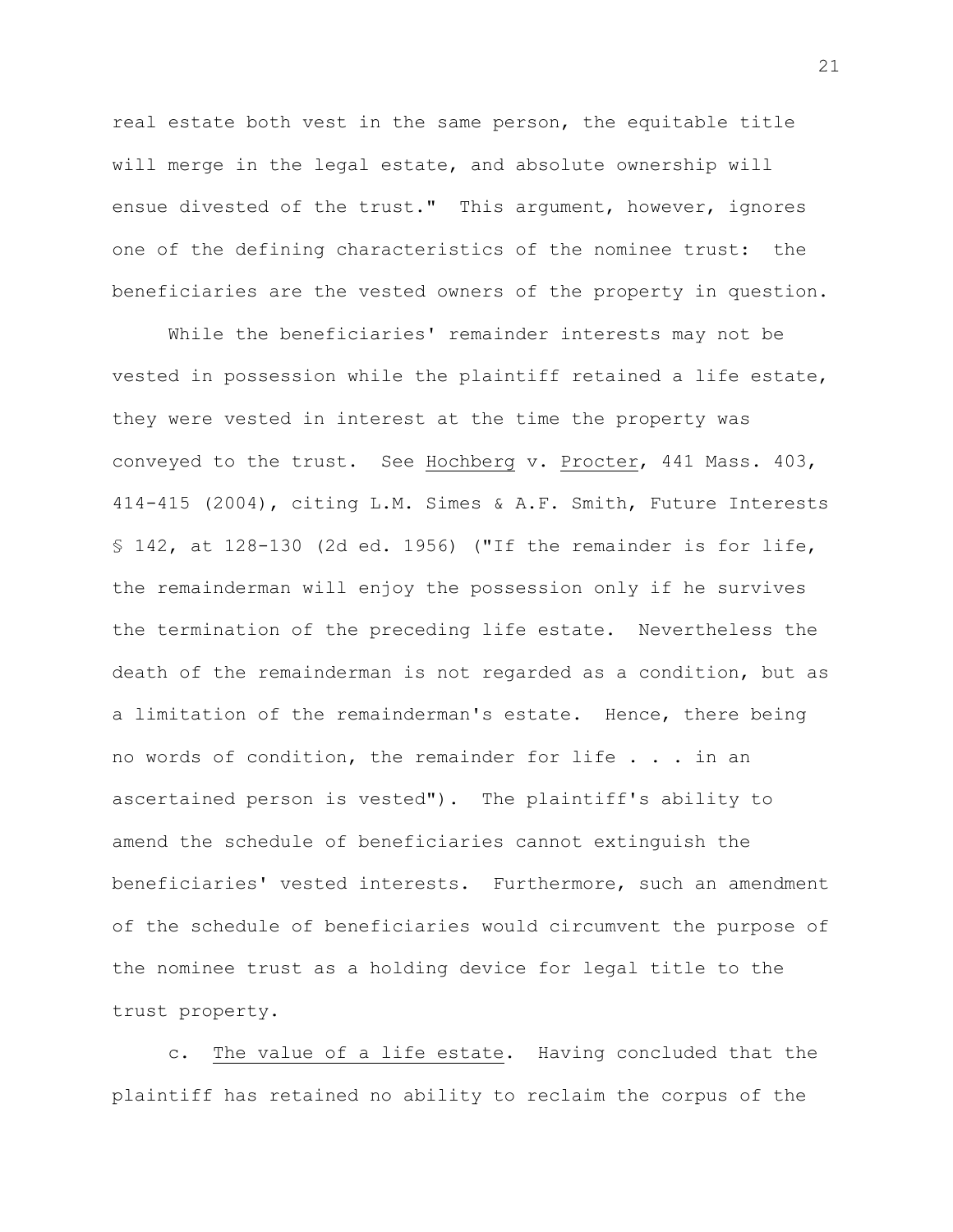trust, we now turn to whether the retention of a life estate in a primary residence could render an individual ineligible for Medicaid benefits. We have not found, and the parties have not provided, any Massachusetts case law directly addressing this question. See Daley, 477 Mass. at 204 ("Although we do not decide the question, it appears that MassHealth does not consider a life estate in an applicant's primary residence to be a countable asset for Medicaid eligibility purposes"); Heyn, 89 Mass. App. Ct. at 313 n.3 (recognizing that MassHealth stated in its brief that retention of life estate does not render individual ineligible for benefits, but declining to consider question).

Other jurisdictions, have excluded the value of an applicant's life estate in a property that serves as the individual's principal place of residence when calculating assets to determine Medicaid eligibility. See Groce v. Director, Ark. Dep't of Human Servs., 82 Ark. App. 447, 453-454 (2003) (life estate excluded for purposes of Medicaid eligibility if applicant's principal place of residence); Kaspari v. Olson, 2011 ND 124, ¶¶ 9-10 (value of applicant's life estate excluded as actually available asset for purposes of establishing initial Medicaid eligibility but income from life estate considered to determine extent of assistance); Bleick v. North Dakota Dep't of Human Servs., 2015 ND 63, ¶ 33 (Crothers,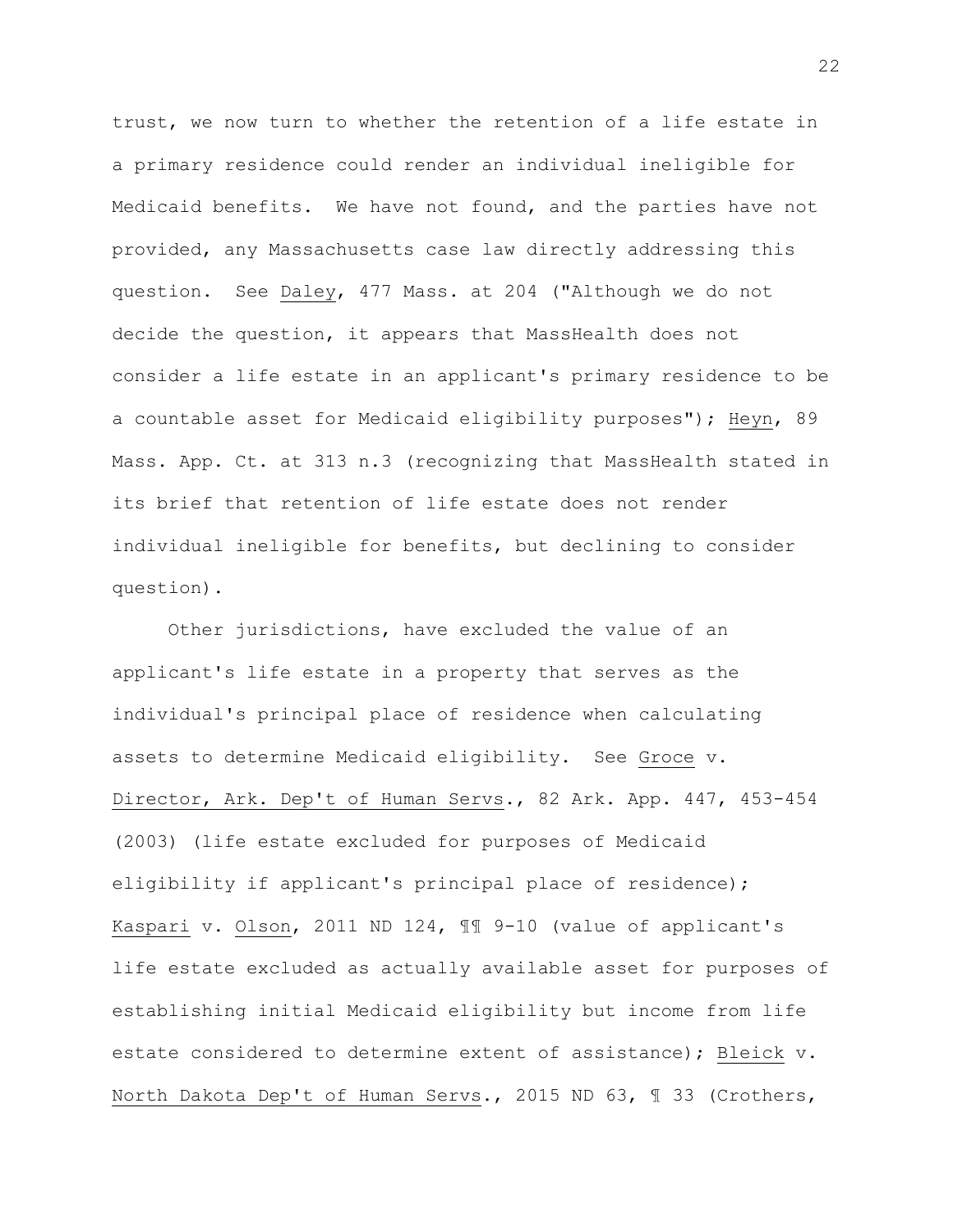J., dissenting) ("Life estate interests in real property are excluded when calculating an applicant's available assets").

In Daley, this court contemplated the meaning of 130 Code Mass. Reqs.  $\$ 520.023(C) (1) (d)$ , which provides: "The home or former home of a nursing-facility resident or spouse held in an irrevocable trust that is available according to the terms of the trust is a countable asset." See Daley, 477 Mass. at 198- 199. We concluded that the grantors' right of use in their homes and occupancy of the homes did not make the homes "available" to them. Id. at 202. There, the analysis turned on whether the terms of the trusts granted the trustees the discretion in any circumstance to sell the grantors' homes and distribute the proceeds. Id.

We apply the same analysis to the retention of the life estate in this case. "A joint tenant, tenant by the entirety, or tenant in common holds a direct ownership interest in the property in question. That is not true of the holder of a life estate interest or, as a general matter, one holding a beneficial interest." Boyle v. Weiss, 461 Mass. 519, 525 n.14 (2012). Here, the plaintiff cannot amend the terms to alter the beneficial interest. Because a life estate does not permit an individual to sell the home and distribute the proceeds, we conclude that the retention by an applicant of a life estate in his or her primary residence does render the property a